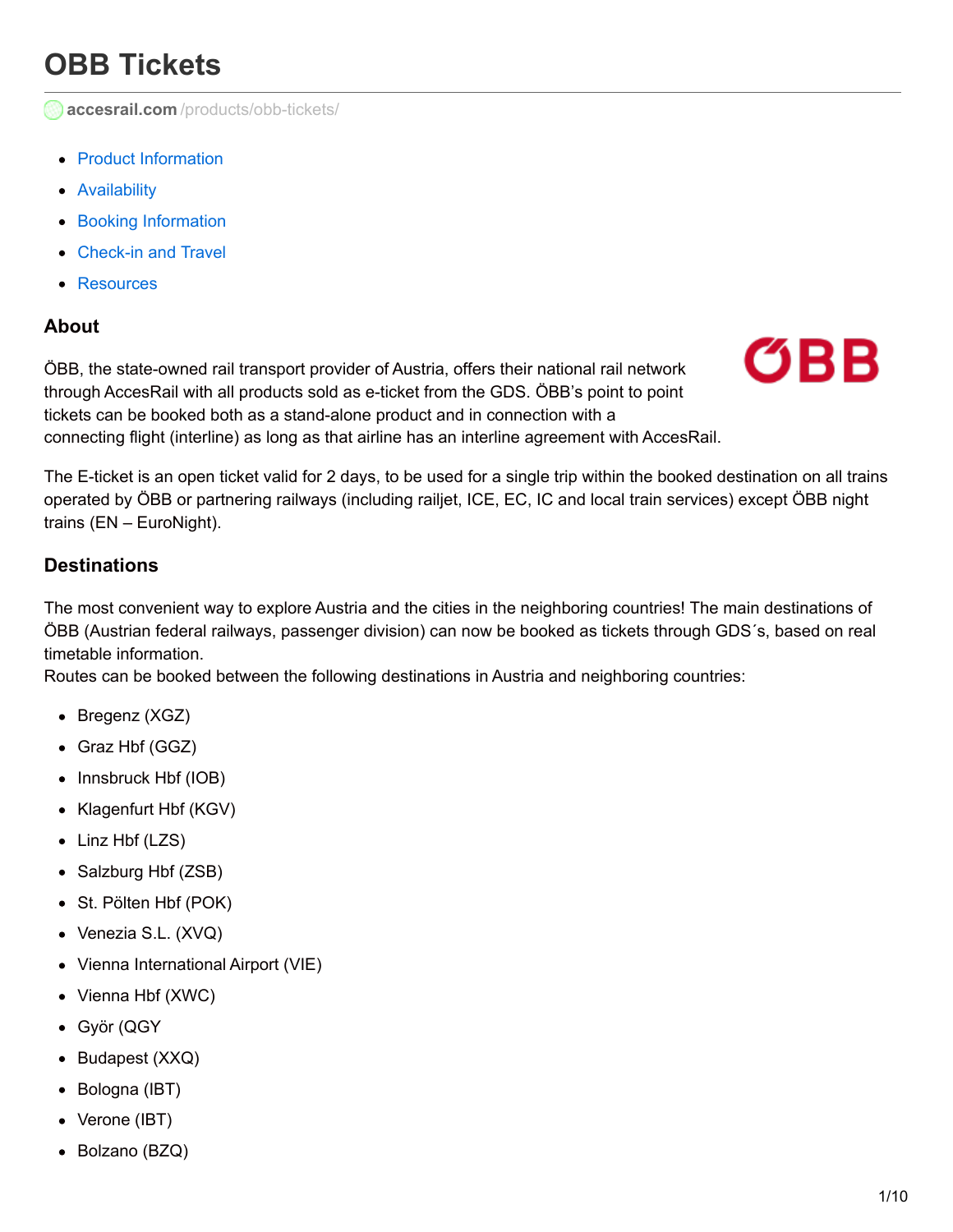- Munich (ZMU)
- Stuttgart (ZWS)
- Frankfurt Hbf (ZRB)
- Frankfurt Airport (FRA)
- Ham, burg (ZMB)
- Hannover (ZVR)
- Nürnberg (ZAQ)  $\bullet$
- Prague (XYG)  $\bullet$
- Brno (ZND)  $\bullet$
- Ostrava (XJV)

### **Map**

#### **ÖBB's NETWORK ON GDS**

GDS filing of domestic and international lines (from 04.2017)



OBB

## **ÖBB E-tickets are available as follows:**

• Standalone 9B/450 Interline Interline

### **Standalone sales (ticketed on 9B plate) are possible in these BSP/ARC markets:**

- ARC USA
- BSP Australia
- BSP Austria  $\bullet$
- BSP Belgium/Netherlands/Luxembourg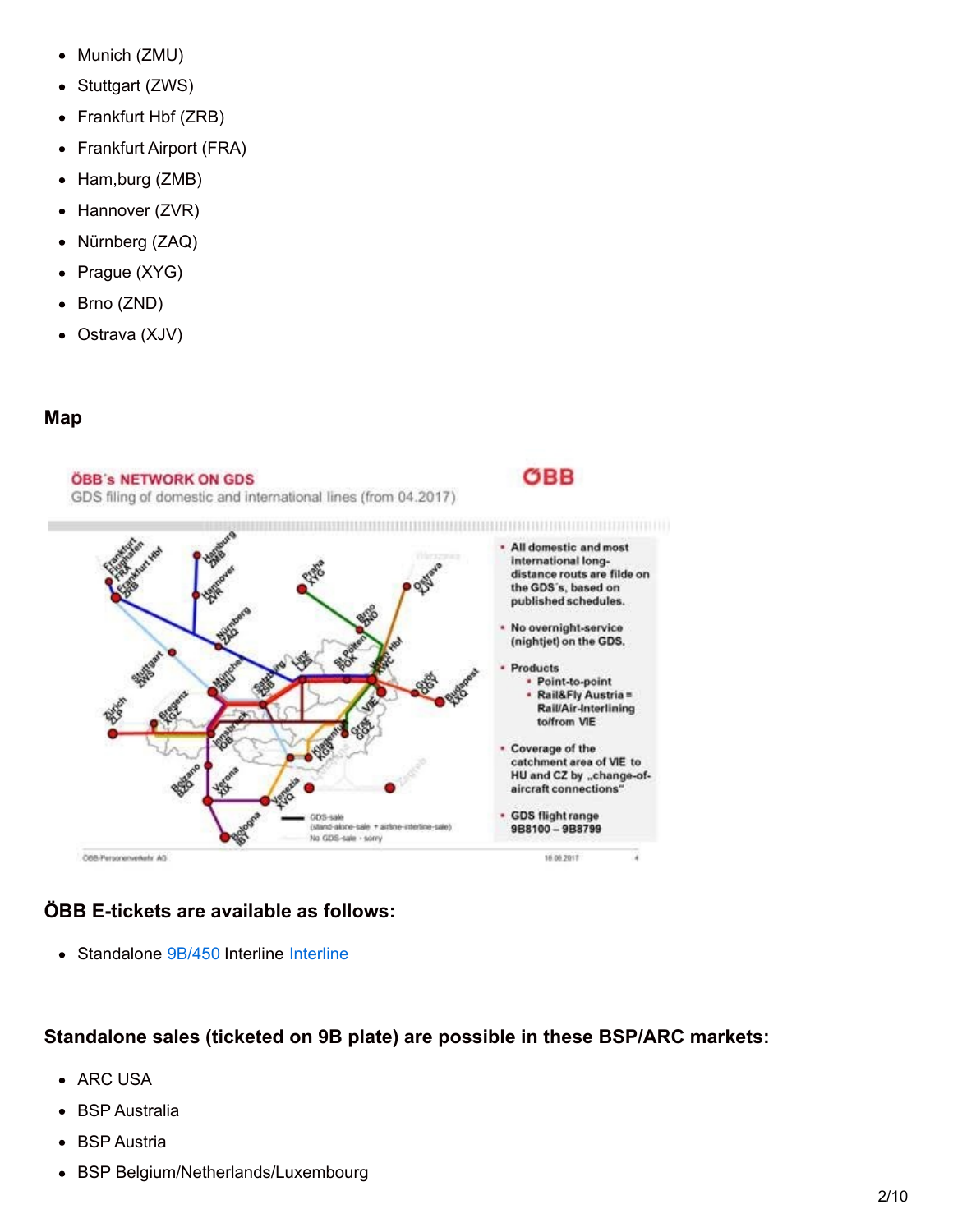- <span id="page-2-0"></span>BSP Canada
- BSP Finland
- BSP France
- BSP Germany
- BSP Hong Kong
- BSP Indonesia
- BSP Italy
- BSP Japan
- BSP Macao
- BSP Malaysia
- BSP Scandinavia Open in Sweden, Denmark, Estonia, Latvia and Lithuania.
- BSP Singapore
- BSP South Korea
- BSP Spain
- BSP Switzerland/Liechtenstein
- BSP Taiwan
- BSP Thailand
- BSP UK

## **Participating GDS's**

- Abacus
- Amadeus
- Apollo
- Axess
- Galileo
- Infini Sabre
- Sirena Travel
- SITA
- Travel Sky
- Topas
- Worldspan

### **Eligibility**

Available worldwide.

### **Train Range**

9B flights 8100 – 8799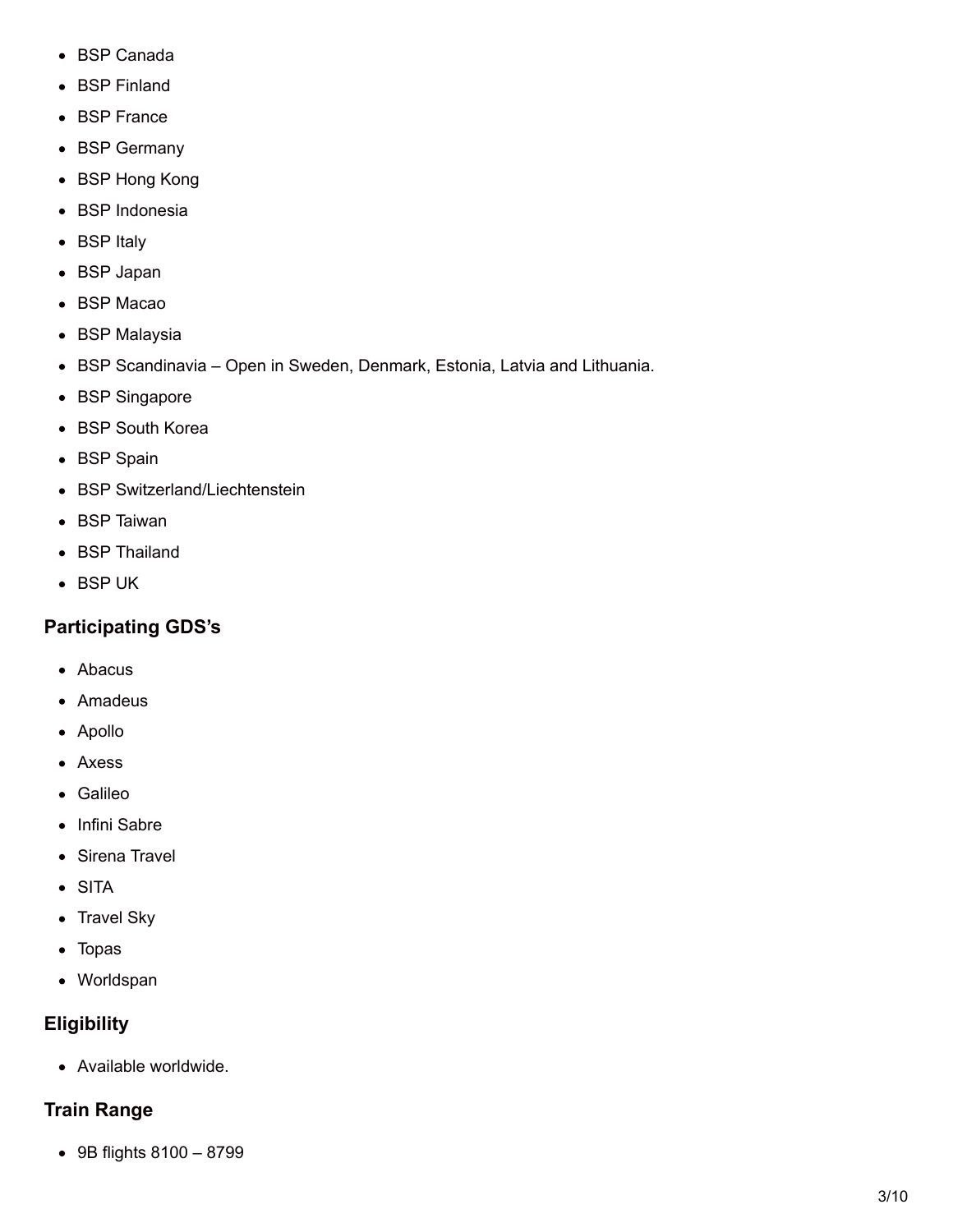### **Booking Classes**

- First Class: C-Class
- Standard Class: Y-Class

C-Class tickets open up access to ÖBB-Lounges at the following train stations: Wien Hbf, Wien Westbf, Wien Meidling, Linz Hbf, Salzburg Hbf, Innsbruck Hbf, Graz Hbf and Klagenfurt Hbf.

### **Inventory**

• 12 months in advance

## **Minimum Connection Time**

| <b>Vienna Airport (VIE):</b>                      |                       |
|---------------------------------------------------|-----------------------|
| Domestic Air to Domestic Rail                     | $= 45$ min            |
| Domestic Rail to Domestic Air                     | $= 45$ min            |
| International Air to Domestic Rail                | $= 1h.30 \text{ min}$ |
| Domestic Rail to International Air $= 1 h 30$ min |                       |
| Vienna Hhf <sup>.</sup>                           | $= 10$ min            |
| l inz <sup>.</sup>                                | $= 10$ min            |

# **Train Connections**

Bookings from Vienna to stations beyond Linz might require a change of train in Linz. Bookings from Vienna Airport to Graz and Klagenfurt might require a change of train at Vienna Hauptbahnhof. To avoid booking of sector VIE – XWC, the following restriction will be set in the schedules:

| <b>Train station name</b> | <b>Station IATA</b> | <b>Direction towards Vienna HBf</b> | <b>Direction from Vienna HBf</b> |
|---------------------------|---------------------|-------------------------------------|----------------------------------|
|                           | code                | (XWC)                               | (XWC)                            |
| Vienna<br>Hauptbahnhof    | <b>XWC</b>          | On-boarding prohibited              | Off-boarding prohibited          |

# **Auto Cancellation of Booking**

• If booking not ticketed 24 hours before departure, the booking will be auto cancelled.

# **Period of Validity**

Valid for 2 days (not limited to the booked connection – full flexibility).For example, if a passenger has booked XWC-IOB on April 1st for train 160, the ticket will be valid on April 1st and April 2nd for a single trip from XWC to IOB on train 160 or any other train-connection XWC-IOB (with/without transfer along the indicated route of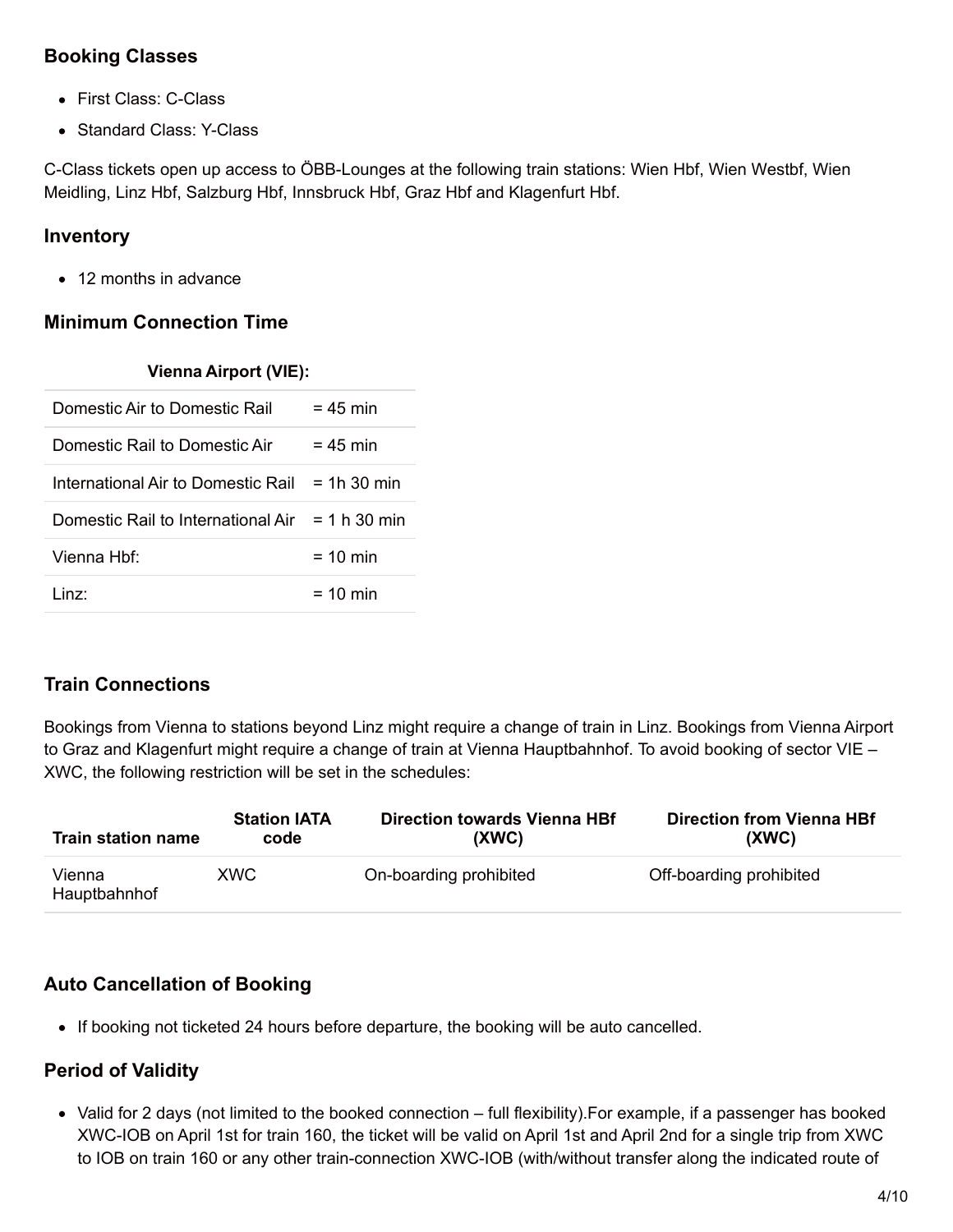<span id="page-4-0"></span>travel) on trains operated by ÖBB. Due to this flexibility, no re-booking has to be made in case of slightly modifying your travel plan within this validity.

### **Discounts**

Reduced fares for infants and children:

- $\bullet$  Infant 0
- Children: 6

#### **How to book it**

Travel agents/airline ticket offices book the rail sector. AccesRail replies to the booking indicating the need to checkin within 72 hours before departure of the rail segment at www.accesrail.com/checkin to retrieve their train ticket.

The ticket will be valid for a single trip on any train (operated by ÖBB) within the booked destination within the period of validity of the segment (2 days). The whole and daily updated schedule is available on ÖBB´s website: [www.oebb.at/en](http://www.oebb.at/en)

### **GDS Availability Display**

SMASMATHANT SA / SA

The image below is a typical GDS availability display demonstrating a possible itinerary between Salzburg Hbf (ZSB) and Linz Hbf (LZS).

|                 | ANZINUVZƏDLZƏ/AYD |                                                        |                 |                  |      |      |                   |      |
|-----------------|-------------------|--------------------------------------------------------|-----------------|------------------|------|------|-------------------|------|
|                 |                   | ** AMADEUS AVAILABILITY - AN ** LZS HAUPTBAHNHOF RA.AT |                 |                  |      |      | 346 MO 21NOV 0000 |      |
| ÷.              | *9B8196           | C9 Y9                                                  | Z <sub>SB</sub> | L <sub>2</sub> S | 0513 | 0628 | EO TRN            | 1:15 |
| $\mathbf{2}$    | *9B8268           | C9 Y9                                                  | Z <sub>SB</sub> | LZS              | 0604 | 0713 | EO TRN            | 1:09 |
| з.              | *9B8198           | C9 Y9                                                  | <b>ZSB</b>      | <b>LZS</b>       | 0613 | 0728 | EO TRN            | 1:15 |
| 4               | *9B8199           | C9 Y9                                                  | ZSB             | <b>LZS</b>       | 0713 | 0828 | EO TRN            | 1:15 |
| 5.              | *9B8270           | C9 Y9                                                  | <b>ZSB</b>      | <b>LZS</b>       | 0809 | 0913 | EO TRN            | 1:04 |
| 6               | *9B8200           | C9 Y9                                                  | <b>ZSB</b>      | L <sub>2</sub> S | 0813 | 0928 | EO TRN            | 1:15 |
|                 | *9B8281           | C9 Y9                                                  | Z <sub>SB</sub> | <b>LZS</b>       | 0909 | 1013 | EO TRN            | 1:04 |
| 8               | *9B8113           | C9 Y9                                                  | ZSB             | <b>LZS</b>       | 0909 | 1013 | EO TRN            | 1:04 |
| 9               | *9B8202           | C9 Y9                                                  | ZSB             | <b>LZS</b>       | 0913 | 1028 | EO TRN            | 1:15 |
| 10.             | *9B8271           | C9 Y9                                                  | Z <sub>SB</sub> | LZS              | 1009 | 1113 | EO TRN            | 1:04 |
| 11              | *9B8248           | C9 Y9                                                  | <b>ZSB</b>      | <b>LZS</b>       | 1013 | 1128 | EO TRN            | 1:15 |
| 12 <sup>7</sup> | *9B8283           | C9 Y9                                                  | Z <sub>SB</sub> | L <sub>2</sub> S | 1109 | 1213 | EO TRN            | 1:04 |

### **PNR Booking**

The image below is a PNR booked on the GDS by a travel agent or an airline ticketing officer (ATO).

```
RP/YUL9B1100/YUL9B1100
                                CR/RM 11DEC15/2032Z
                                                        7GIG64
ADAM/SMITH
2 9B8196 C 21MAR 1 ZSBLZS HK1
                                        0513 0628
                                                        E*
3 AP YUL +514 733 4962 - ACCESRAIL INC - A
4 TK OK11DEC/YUL9B1100
5 SSR OTHS 1A PAX MUST VISIT WWW.ACCESRAIL.COM/CHECKIN TO
     CHECK IN
6 SSR OTHS 1A WITHIN 72 HOURS BEFORE TRAIN DEPARTURE
```
### **Refunds**

Rebooking/Cancellation can only be done by the travel-agent.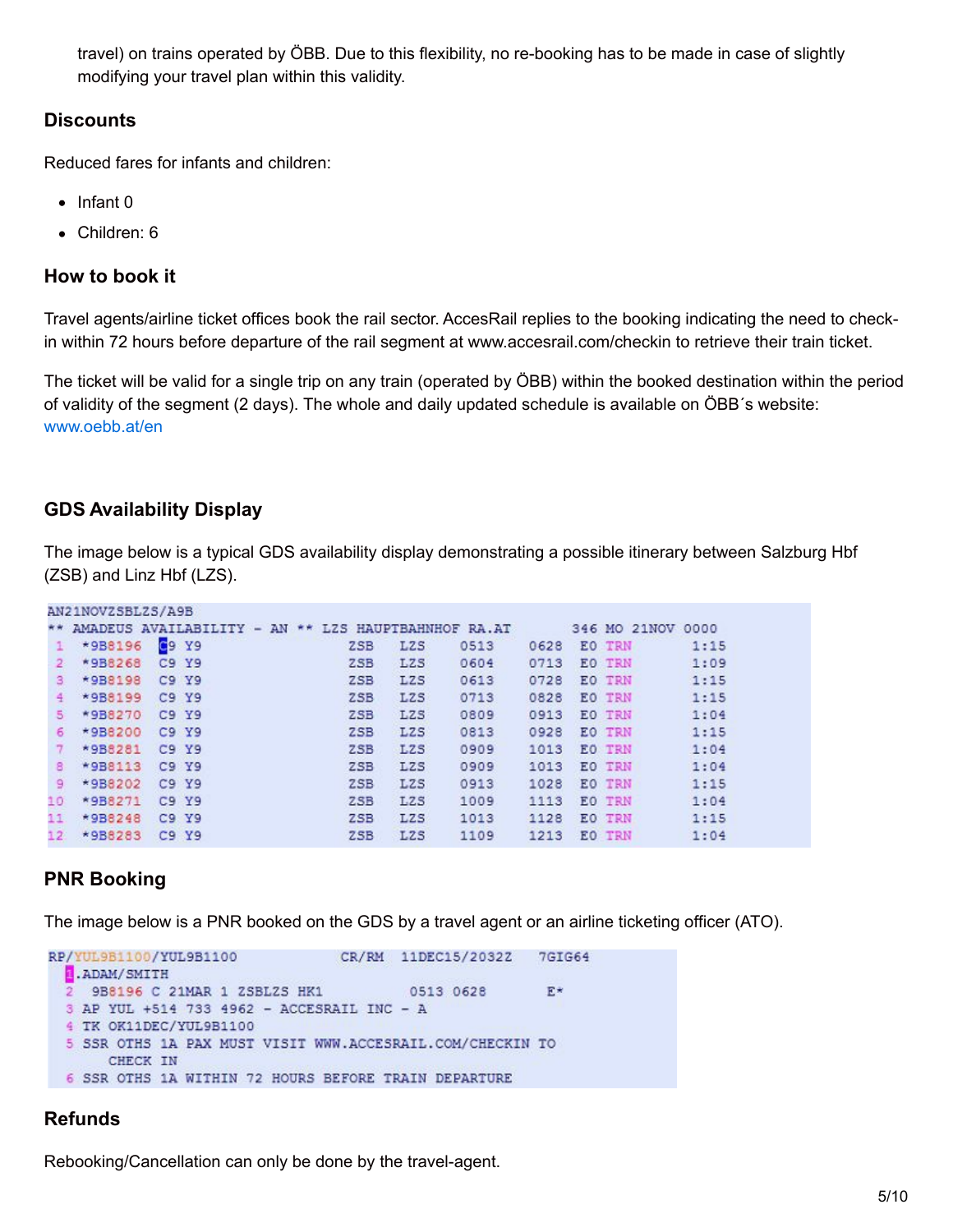Cancellation-Fee:

- Until the day before departure of the booked connection: full refund
- If not checked in: during the period of validity and one day after validity: 50% refund
- If checked in: no refund

### **Groups**

9+ passengers

How to book 9B/Rail groups: note that 9B segments should be booked only when passenger names are final.

#### **Protocol for booking 9B groups more than 30 days in advance:**

- Sell 9B segment
- Enter all individual passenger names (final)
- Transmit individual names via "NT" (ensure that your comment was accepted by GDS)
- Only when names where successfully transmitted via "NT", ER the PNR for the first time.

#### **Protocol for booking 9B groups less 30 days in advance:**

- Sell 9B segment
- Enter all individual passenger names (final)
- Only when all names where successfully entered, ER the PNR for the first time.

Additional capacity for groups as well as capacity and support for Passengers with reduced Mobility (PRM´s) can be requested with conventional GDS-messages to 9B and will be forwarded to ÖBB. Additional capacity for groups (understood as groups up from 10 passengers within the same origin/destination on the rail-segment) can be requested until 7 days in advance of the day of travel.

ÖBB checks the availability of additional capacity and responds as follows:

- Requests >3 Months in advance of the day of travel: response within 7 working days. The specific information concerning coach- and seat-numbers will be given 3 months to the day of travel.
- Group-requests
- PRM-requests

The response will be given back to 9B and will be forwarded to Airline (GDS message).

#### **Check-in**

#### [www.accesrail.com/checkin](http://www.accesrail.com/checkin)

#### Check-in



- Passenger visits [www.accesrail.com/checkin](http://www.accesrail.com/checkin) within 72 hours prior to departure.
- Passenger enters his/her first and last name and one of the following: PNR Locator or; e-ticket number.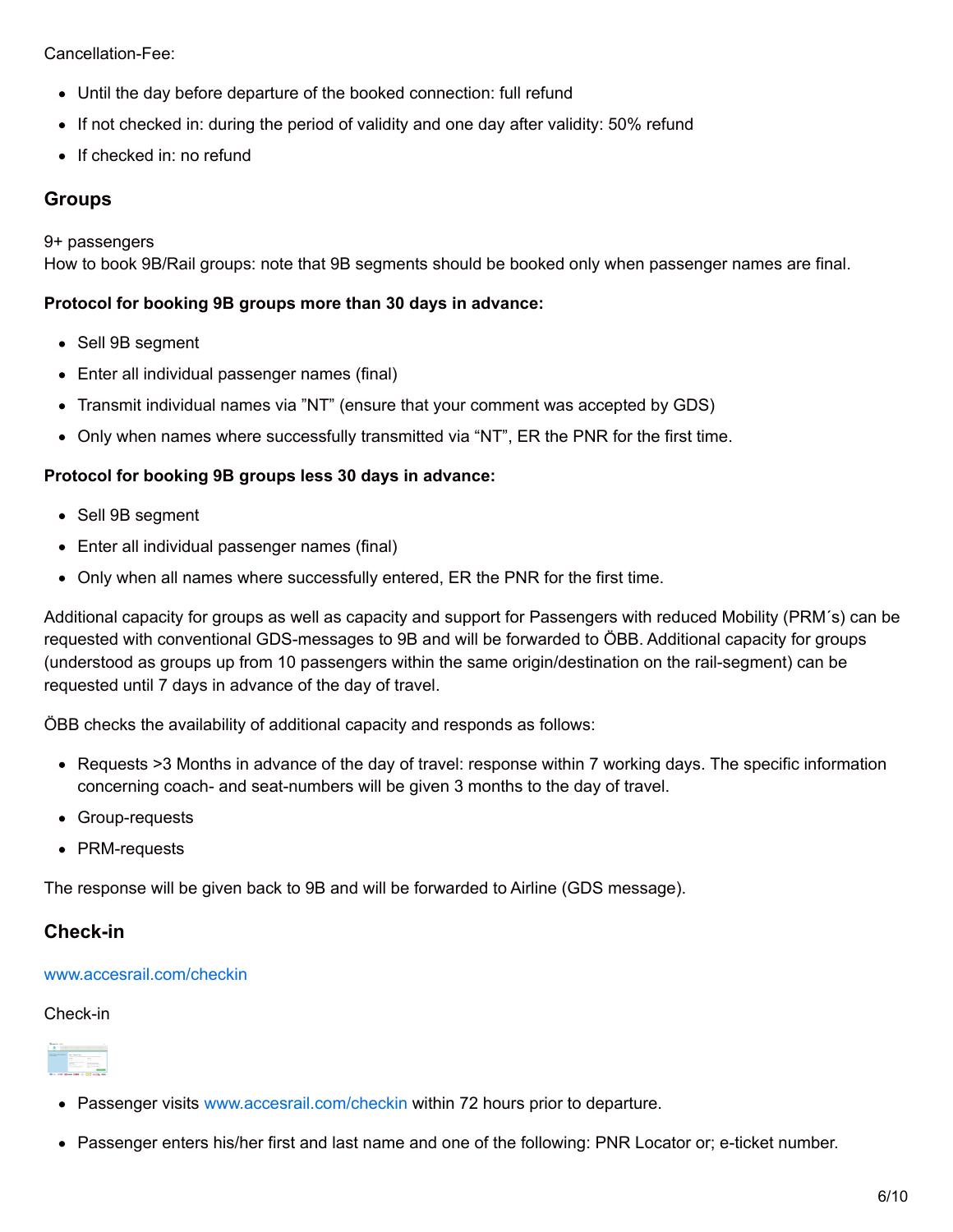Passenger prints the travel document, which is required for boarding.

OBB also offers another method to check-in at an ÖBB-Reisezentrum (ticket office): Manual Check-in (service-fee EUR 3,50 per passenger), includes seat-reservation.

### **Travel documents**

At the time of purchase the travel agent issues the e-ticket and receives the e-ticket pickup number via Special Service Request (SSR). To retrieve their actual travel document, passengers must check-in prior to boarding the train. The ticket must be printed at home once the customer has checked-in on the AccesRail website.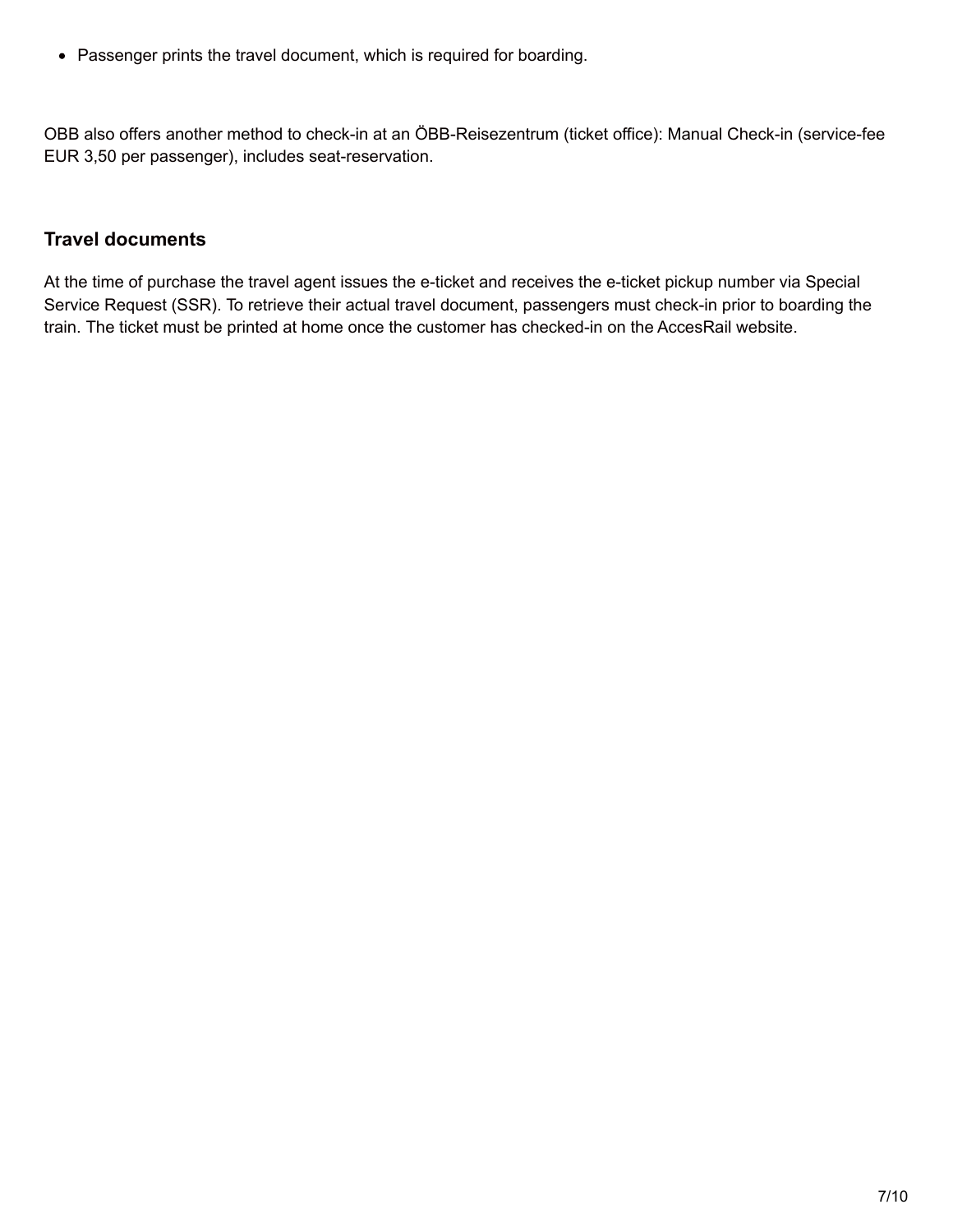<span id="page-7-0"></span>

| OBB<br><b>FAHRSCHEIN</b><br>Personenverkehr AG |                      |                |    | <b>BEN MR TEST</b><br>01 ERWACHSENE(R) |           |         |          |  |
|------------------------------------------------|----------------------|----------------|----|----------------------------------------|-----------|---------|----------|--|
| <b>CIV 1181</b>                                |                      |                |    |                                        |           |         |          |  |
|                                                | HF 15.09.15-16.09.15 |                |    |                                        |           |         |          |  |
| DATUM                                          | ZEIT                 | VON/DE/FROM    | -> | NACH/A/TO                              | DATUM     | ZEIT    | KL.      |  |
| DATE                                           | TIME                 |                |    |                                        | DATE      | TIME    | CL.      |  |
|                                                | ۰                    | Wien Hbf       | -> | St. Poelten Hbf                        | ۰         | ۰       | 2        |  |
| $\star$                                        | $\star$              | ٠              | -> |                                        | $\star$   | $\star$ | $\star$  |  |
| UEBER-> PURKERSDORF-SANAT.                     |                      |                |    |                                        |           |         |          |  |
| 01 Standard-Ticket                             |                      |                |    |                                        |           |         |          |  |
|                                                |                      |                |    |                                        |           |         | EUR 8,60 |  |
| INKL. UST.                                     |                      |                |    |                                        |           |         |          |  |
| ACP4508942026766                               |                      | 070515<br>0000 |    | ACP                                    | AT:10,00% |         | EUR 0.78 |  |

#### Ihre gewählte Reiseverbindung / Your preferred travel-connection

| <b>Haltestelle</b> | Datum      | Zeit  | Verkehrsmittel  |
|--------------------|------------|-------|-----------------|
| Wien Hbf           | 15.09.2015 | 19:55 | <b>ICE 8748</b> |
| St. Poelten Hbf    | 15.09.2015 | 20:30 |                 |

Sie können auch alternative Reiseverbindungen nutzen (keine Zugbindung). Your can also use alternative travel-connections (validity not limited to a certain train).

Ihre tagesaktuellen Reiseverbindungen finden Sie unter www.oebb.at. Check your daily updated travel-connetion on www.oebb.at.

#### Sitzplatzreservierung / seat reservation

Es ist keine Sitzplatzreservierung oder Zusatzleistung enthalten. Ergänzende Sitzplatzreservierungen oder Zusatzleistungen (z.B. upgrade in die 1. Klasse) können unter oebb.at online oder in den ÖBB-Reisezentren gegen Aufpreis gebucht werden.

Seat-reservations or extra services are not included. Additional seat-reservations and extra services (e.g. upselling 1. Class) can be booked on our website oebb.at or at point of sales of ÖBB.

#### Umbuchung und Stornierung / rebooking and cancellation

Umbuchungen und Stornierungen können nur von ihrem Reiseveranstalter durchgeführt werden.

Rebooking an cancellation can only be carried out by your travel-agent.

#### Ihr Internet-Ausdruck gilt nur in Verbindung mit einem Lichtbildausweis als Fahrausweis.

#### Your home-print-ticket is only valid together with your ID-Card.

Es gilt der Tarif des genutzten Verkehrsunternehmens. Infos über Fahrgastrechte sind unter www.oebb.at und bei ÖBB-Verkaufsstellen einsehbar. Alle Informationen erhalten Sie auch im ÖBB-Kunden-service 05-1717 (österreichweit zum Ortstarif). Aktuelle Streckeninformationen für Ihre Fahrt finden Sie auf www.streckeninfo.oebb.at.

Tariff of the transport company is applied. Find further information concerning passengers rights on www.oebb.at and at point of sales of OBB. All information also available at ÖBB-Service-desk 05-1717 (Austria-wide tariff for local calls is applied). Further Information about the current traffic situation for your trip under www.streckeninfo.oebb.at.

#### Auftragsnummer: ACP4508942026766



#### **Seat reservations**

As it's an open ticket, a seat-reservation is not included. Although optional, customers can book a seat-reservation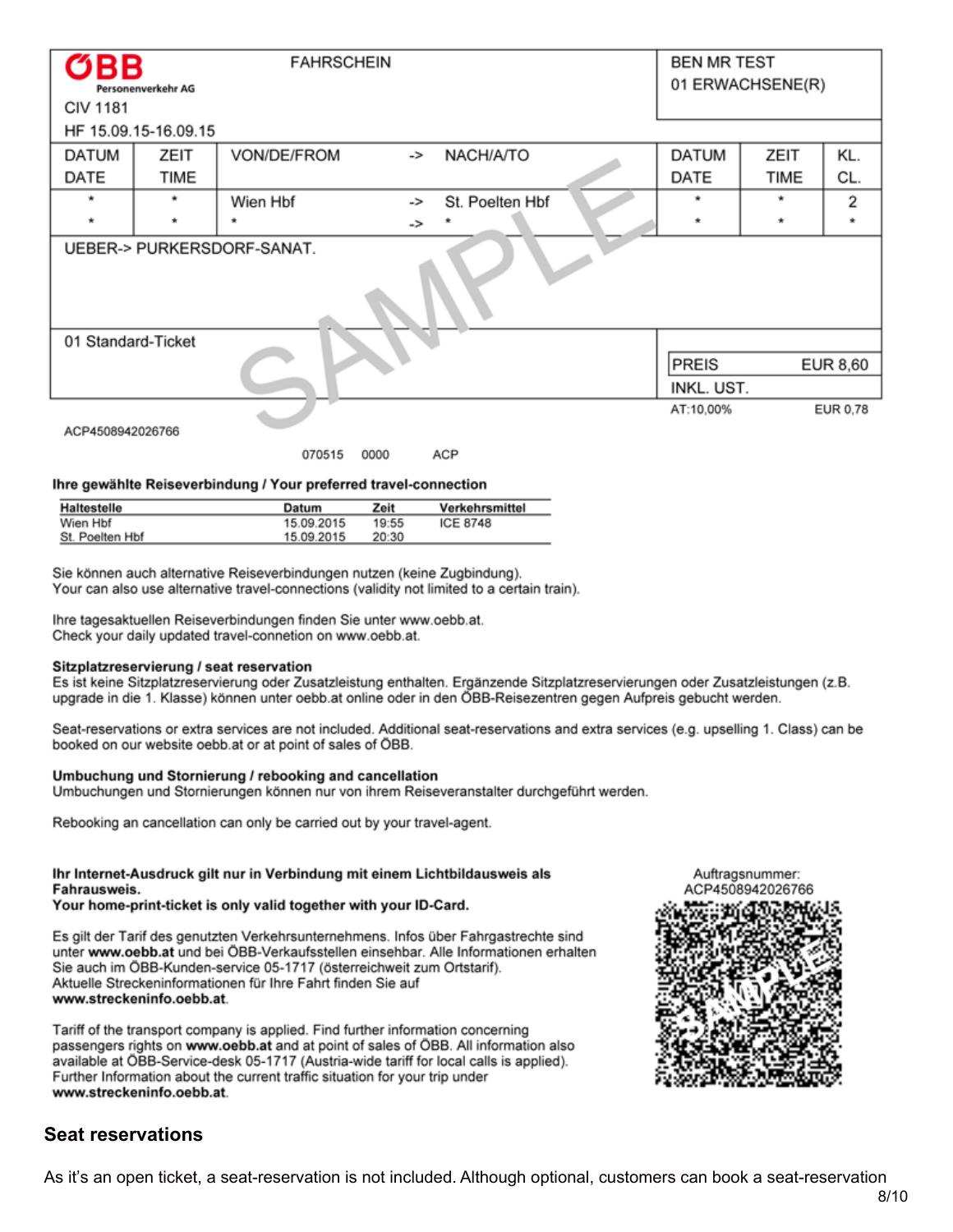at ÖBB´s website: [www.oebb.at/en](http://www.oebb.at/en).

Additional services (e.g. upgrade Y/2. Class -> C/1. Class, or upgrade C/1. Class to ÖBB-Business-Class, bicycletransport,…) can be booked at ÖBB-Reisezentrum (ticket office).

Please note: Online-booked seat-reservation doesn't replace Check-In.

### **Baggage policy**

Travelers bring their own luggage on the train and must be able to handle their own luggage without assistance, within the following:

Up to 3 pieces of luggage, max. 30 kg each.

### **Airport Transfers**

Rail connections from Vienna International Airport: From arrivals on level 0, you can easily connect directly to the train by following the signs for Bahn ÖBB, CAT on level -1.



### <span id="page-8-0"></span>**Sales Manual**

Download Sales Manual

# **FAQ**

#### **What if the passenger misses their train connection?**

As this is an open ticket valid for 2 days this is not an issue as if there is a flight delay the passenger can take the next available train within the validity period.

### **Terms & Conditions**